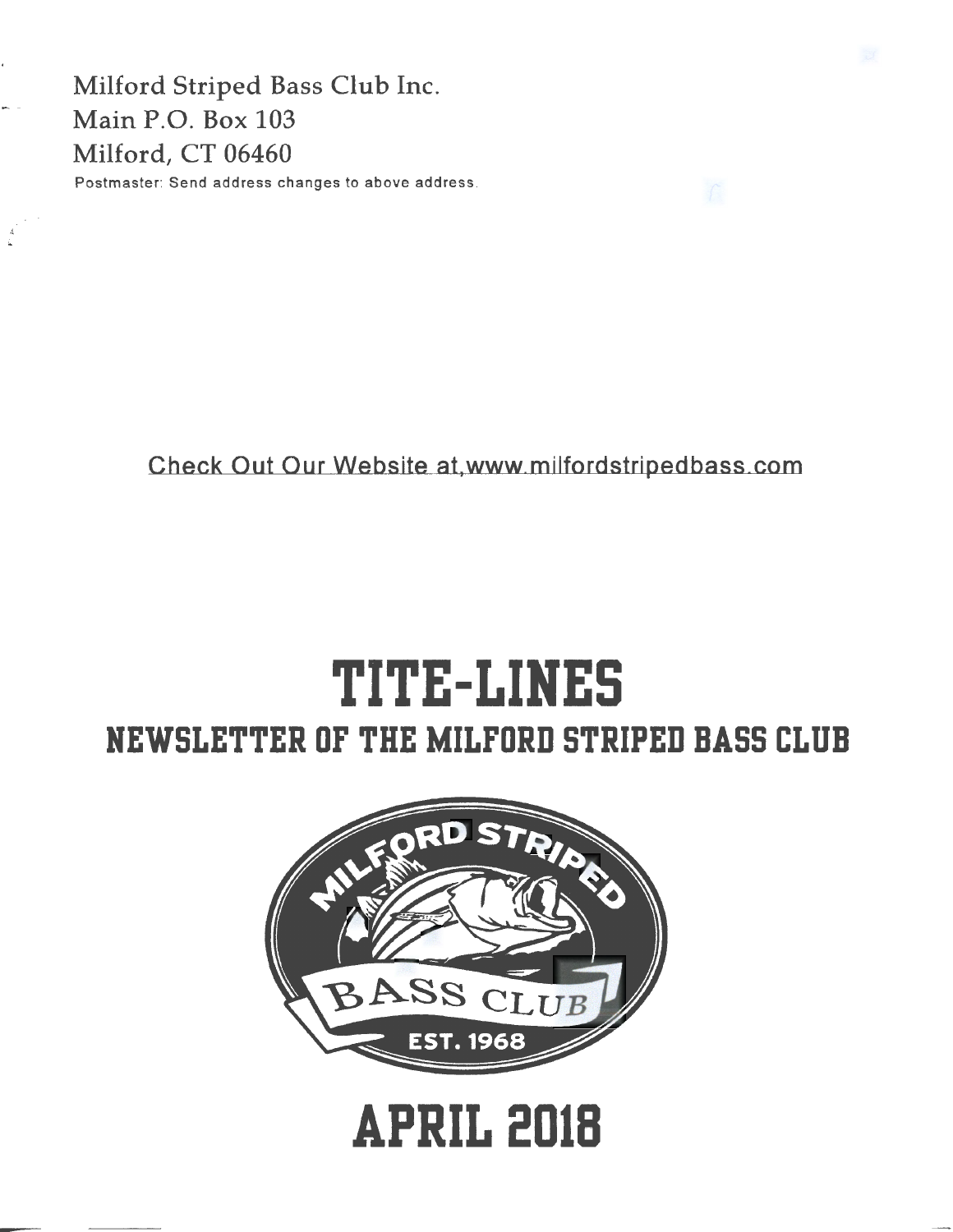#### General Meeting

This month's general meeting will be held at 7:30 PM, April 25th, 2018 at the American Legion Hall, Merwin Ave., Woodmont, CT.

#### The MSBC TITE-LINES

Published 11 times a year by the Milford Striped Bass Club. P.O. Box 103, Milford, CT 06460

All communications concerning The MSBC TITE-LINES should be addressed to: The MSBC TITE-LINES P.O. Box 103, Milford, CT 06460

Responsibility for contents of articles, papers, abstracts, etc. published herein rests entirely on the authors, not on the editor.

Postmaster: Send Address change to the MSBC TITE-LINES, c/o MEMBERSHIP, P.O. Box 103, Milford, CT 06460 CLUB OFFICERS FOR 2013

President....... Jim Pritchard 1st VP ...... Rob Jadach

2ndVP ... ... ... Fred Chyssikos Treasurer....Johnny Belinda Recording Secretary..Lynn Pritchard Corresponding Secretary and Tite-Lines Editor, Harry Novak Photographer.......Jessie Henman

Fish Committee ... Graham Lapham, Brian Thornhill, Michael Lapuglia and Chris Powers Trout Derby ........ Shawn and Jen Lalond Elected Board Members... John Nangle, Jack Wallace, and Miguel Morales Interclub Reps. Paul Gluhanich

and Jim Pritchard

It's Your Newsletter! Remember to give Harry Novak a call if you have something to put in the "Tite-Lines".

203-261 -4361 or harryn321 @charter. net I am trying to get the news letter out via e-mail and would like to get your current e-mail addresses.

#### Upcoming Events

1. General Meeting, April 25, 2018, 7:30 PM, American Legion Hall, Merwin Av. Woodmont, CT





Salmon & Halibut Fishing in Southeast Alaska

PO Box 662. Douglas, MA 01516 PO Box 1669, Petersburg. AK 99833 Call Us @ 1-800-352-4522 Email: frank@islandpointlodge.com





25 Smith Avenue Niantic, CT 06357 Phone: (860) 739-7419 Fax: (860) 739-9208



Rotary Club of Devon P<sub>0</sub> Box 421 Milford CT 06460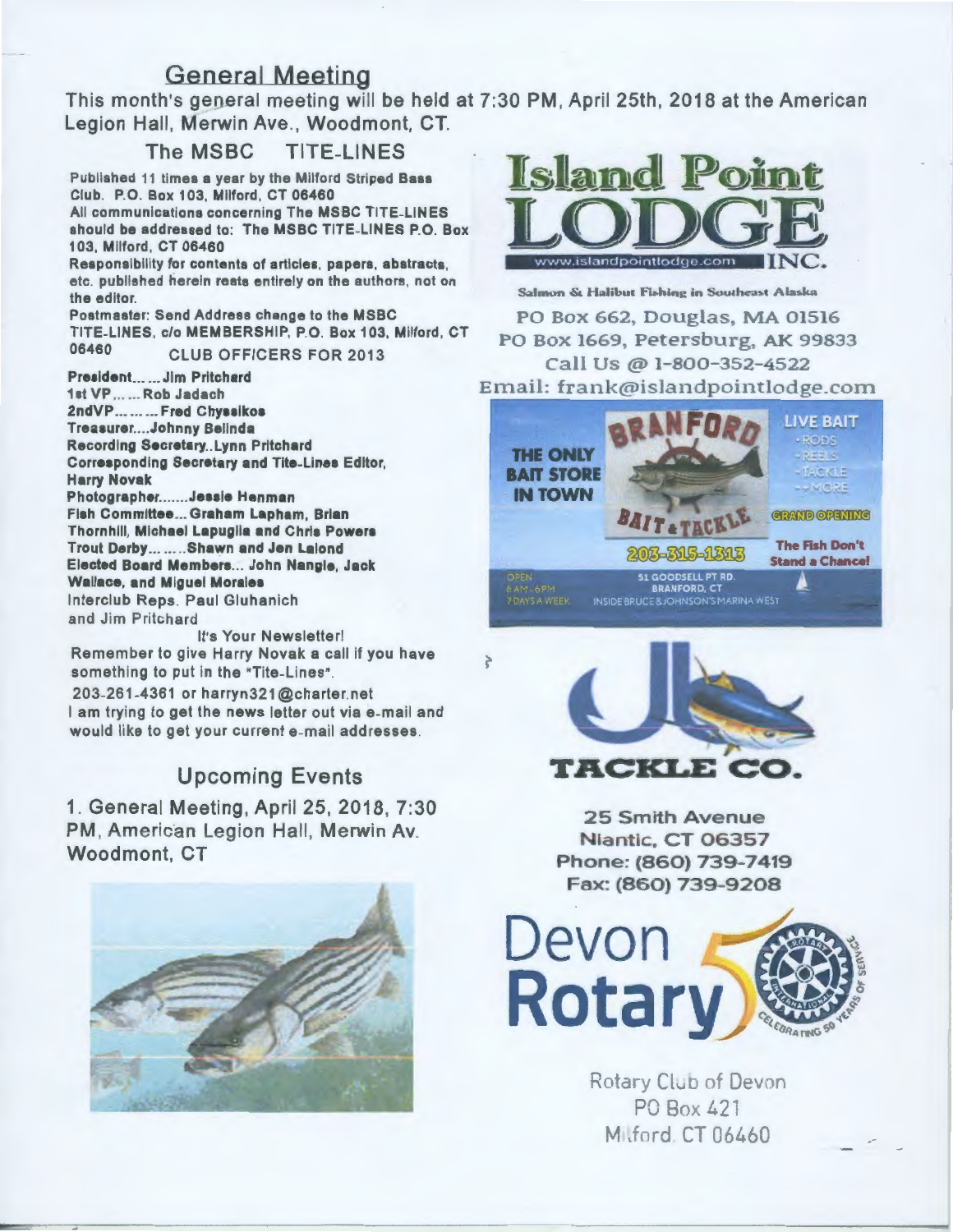## President's Letter

Spring is here finally and it's time to have some fun. After our annual tackle auction, which was a success, its time to get ready for our spring and summer activities to begin. Speaking of the tackle auction we have decided to change the format. We will be having a flea market style event. It will open the possibilities for those with smaller and multiple items to be able to participate and we will also open the tables to the public. This will give the club the proceeds up front, make it easier on the members who staff the event. and make it more profitable for the club and those who will be selling their items. Now on to the Trout Derby. This being the 50th year of the event Shawn and Jen have been gearing up. It is important that any members that can attend and help with staffing the event please let Shawn or Jen know. With the size of the derby and some of the new additions we will need as much staffing as possible. Now on to the fishing. Our first tournament is an open striped bass tournament. It is being held on Sunday May 20th.Entry fee is 20.00 pdr person and it is open to the public. There is also a 20.00 per boat Calcutta. The weigh in will be at Milford landing. You can get all the details and applications at the general meeting this month. Before closing my letter, I have the pleasure to announce that the board has made the unanimous decision to bestow an Honorary Lifetime Membership to a highly valued and respected member. Congratulations to Mike Kapareiko aka<sup>•</sup> The Crazy Russian<sup>•</sup>. Mike has been a member of the club for over forty years. His many years of dedication to the club and his participation throughout the years is greatly appreciated. We always enjoy seeing Mike and truly respect him. He surely deserves this honorl So, lets gear up for the season and get ready to have some fun. Don't

forget that if you haven't renewed your membership now is the time. Also, if you know anyone interested in joining please bring them to our meeting or give them an application. Thanks again to all of you for making our club a great success!

FISH ONI Jim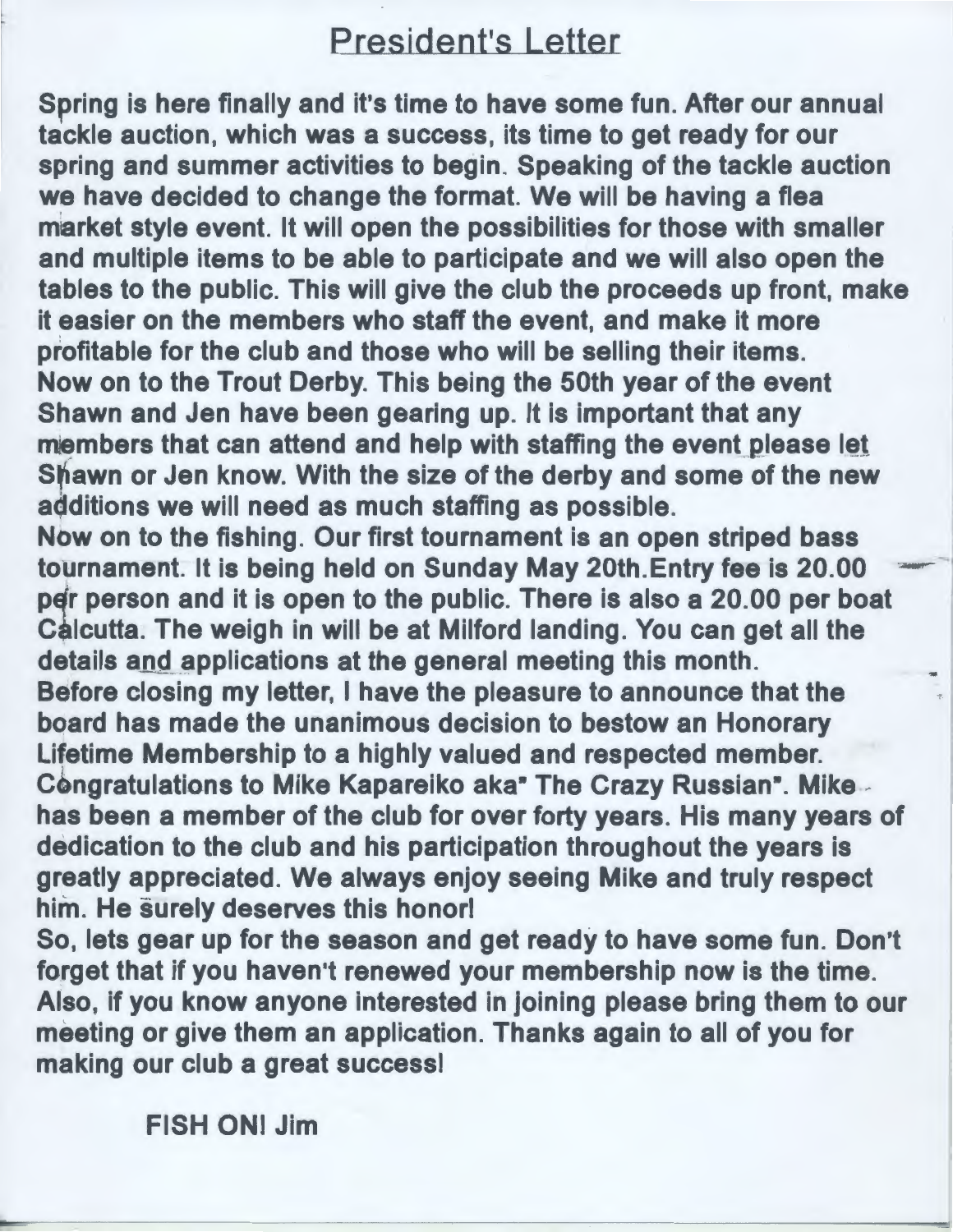

**Black Hawk II PO Box 46** Niantic, CT 06357

860-448-3662

\*\*\*\*

800-382-2824

BlackHawkFishing@gmail.com



FROM OUR PRIVATE OL P ON THE HOUSATONIC RIVER **WATER AC** 

**SALT & FRESHWATER FISHING SUPPLIES** RODS . REELS . BAIT . TACKLE . ICE . LINE



KRENFRATING WEBDESCHLY BUSINESSCHRY BANKES

www.byobprintanddesign.com



#### 354 New Haven Ave Unit #5 Milford.CT 06460



riome Staging Specialist<br>Office: 203.929.6388 • Cell: 203.520.5690 Fax: 203,929,3100 victor.yanosy@raveis.com Website: raveis.com/Victoryanosy 2 Huntington Street Huntington, CT 06484

raveis.com<br>"The Best Website in Real Estate" 0,000+ MLS listings updated daily . Follow us on our blog - blog.ruve

WILLIAM RAVEIS

REAL ESTATE . MORTGAGE . INSURANCE **Victor Yanosy REALTOR®** INTEGRITY . SERVICE . EXPERIENCE **Stratford Bait & Tackle** 

1076% Stratford Avenue Stratford, CT 06615  $(203)$  377-8091





**Chris Fulton** Owner **Reel & Rod Repair** 

**Balt & Tackle Custom Rods** Specializing in Saltwater Fly Fishing Fresh & Saltwater Fly Tying Materials



Dulin Automotive, Inc. **79 Bridgeport Ave** Milford, CT 06460 203-877-8114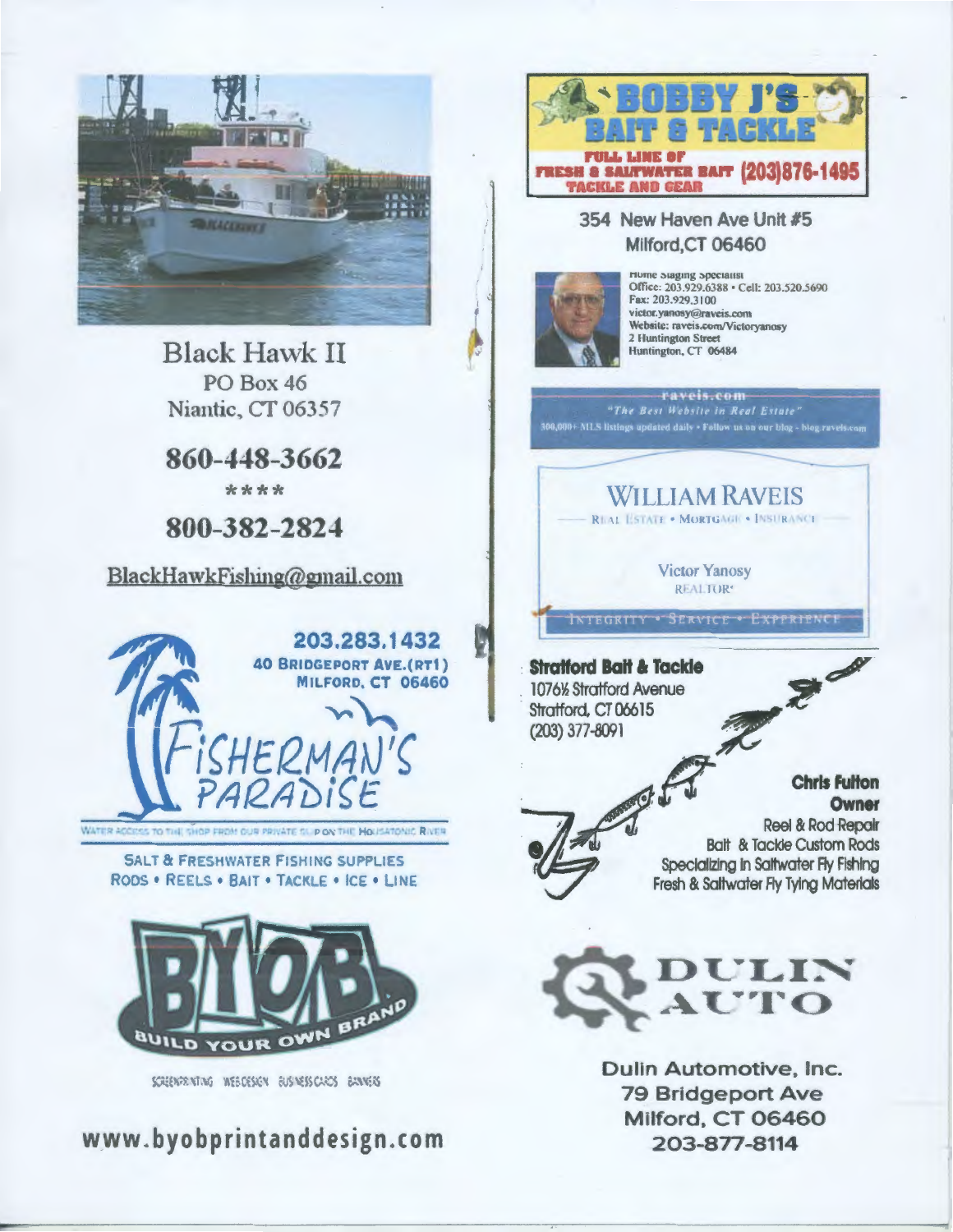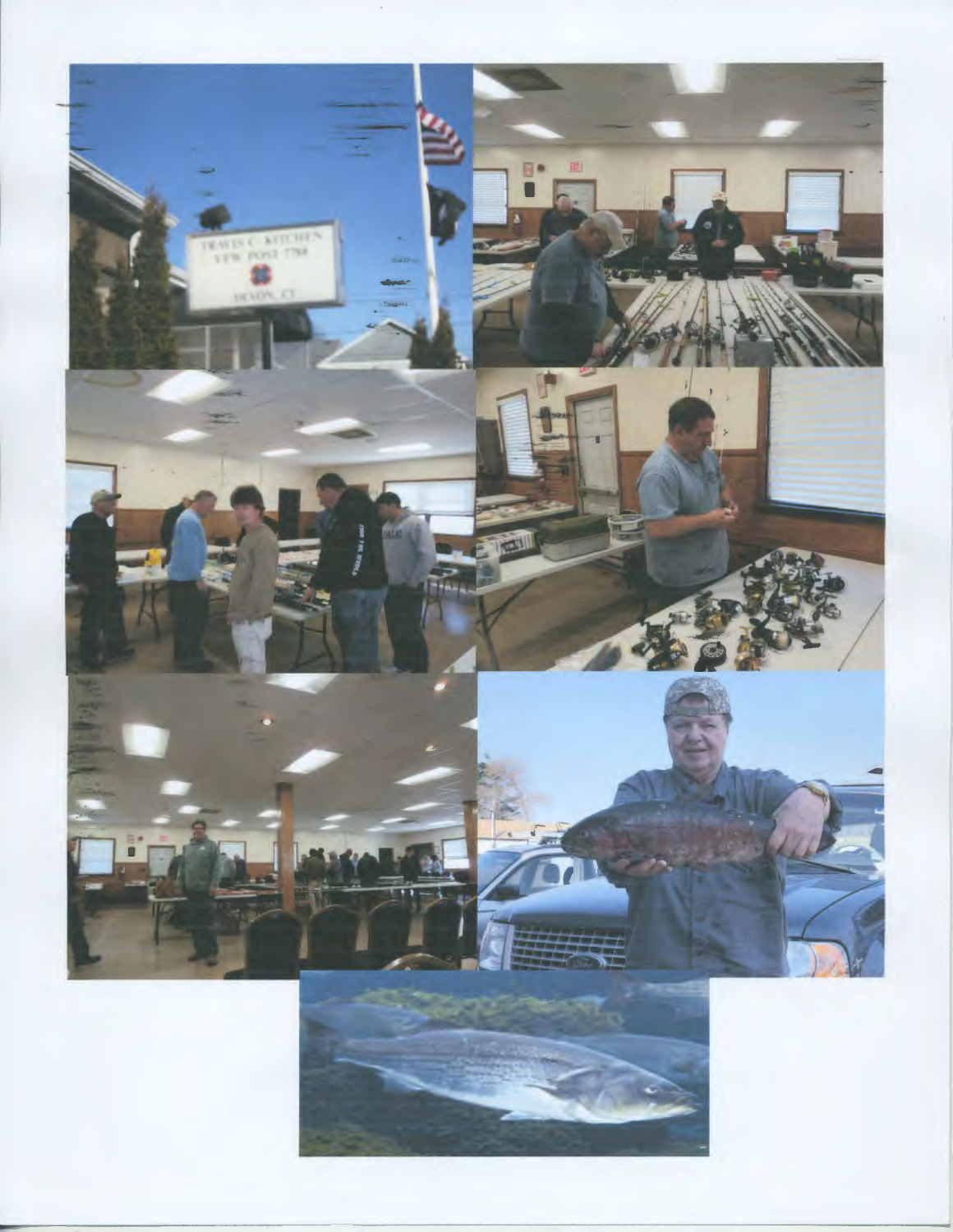## Man Builds House with Hole in the Floor Over Pond So He Can Fish Every Day

Oklahoma native Paul Phillips loves fishing so much that he dug up his own pond and built a house over it. This allows him to engage in his favorite hobby on all three sides of the porch, but the real highlight of the place is the secret fishing hole Inside his living room. The unusual trap door arrangement allows him to relax In his rocking chair and fish Indoors to hla heart's content!

When he started constructing the house In September 2014, Phillips began attracting the attention of neighbors who were completely fascinated by his idea. It eventually got covered by local media and his love for fishing made international headlines. Speaking to News On 8, he explained that the project came about solely because of obsession with catching fish. "I love to fish, I fish every day," he said.

But it wasn't until he experienced an unpleasant interruption while engaging in his beloved hobby that he actually came up with the idea for a house built over a fish pond. He happened to be fishing at Lake Oologah one day when a man came over and told him and told him that It wasn't allowed and he had to atop. This Irritated him to no end and that's when he decided to build his own fishing-paradise. He thought to himself: "One of these days i'll have a place of my own where nobody can tell me I can't fish there." Phillips got to work soon after the incident - he rented a buildozer, dug up a large pond, and later built a 1,850 square-foot house off to one corner of the pond. The carpenter who worked on the house, Randy Aachlerman, said he'd never built anything like It before, but It turned out to be one of the moat fun projects In his career.